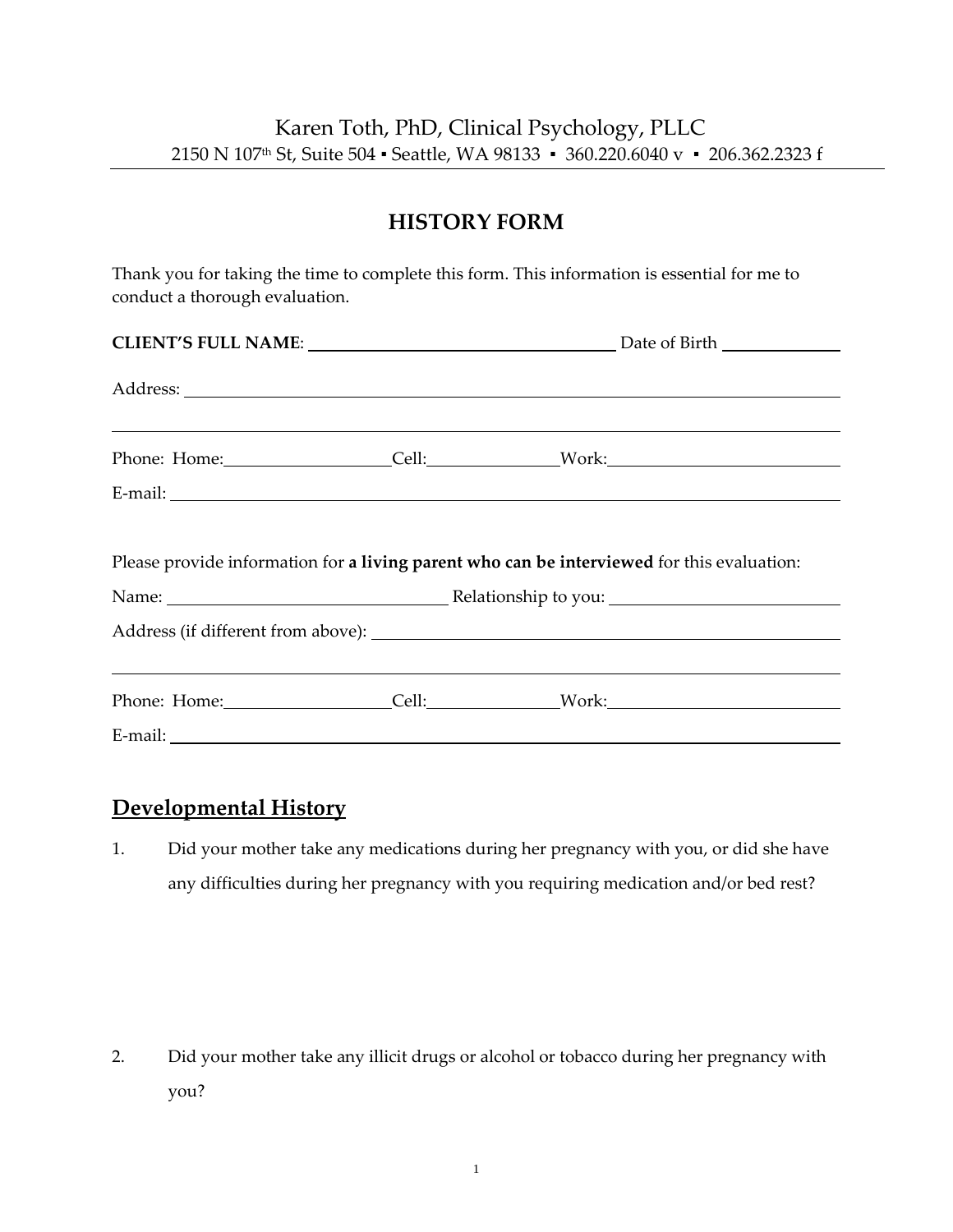- 3. Did you have any early developmental problems, in the first 3 years? Speech delay, late to walk, etc.
- 4. Did you have any medical (chronic illnesses such as asthma and diabetes) or developmental problems (delays in motor skills, social skills, communication, etc.) **during your childhood**?

# **Medical and Psychiatric History**

| <b>Current Primary Care Physician:</b>                                                         |        |
|------------------------------------------------------------------------------------------------|--------|
| Address:                                                                                       | Phone: |
| Have you had any health problems in adulthood (e.g., asthma, diabetes, heart disease, cancer)? |        |

| Are you taking any type of medication currently? |               |        |            |  |  |  |
|--------------------------------------------------|---------------|--------|------------|--|--|--|
| Name of medication                               | <b>Dosage</b> | Reason | Date begun |  |  |  |
|                                                  |               |        |            |  |  |  |
|                                                  |               |        |            |  |  |  |
|                                                  |               |        |            |  |  |  |
| Have you taken any medications in the past?      |               |        |            |  |  |  |
| Name of medication                               | <b>Dosage</b> | Reason | Dates      |  |  |  |
|                                                  |               |        |            |  |  |  |
|                                                  |               |        |            |  |  |  |
|                                                  |               |        |            |  |  |  |

2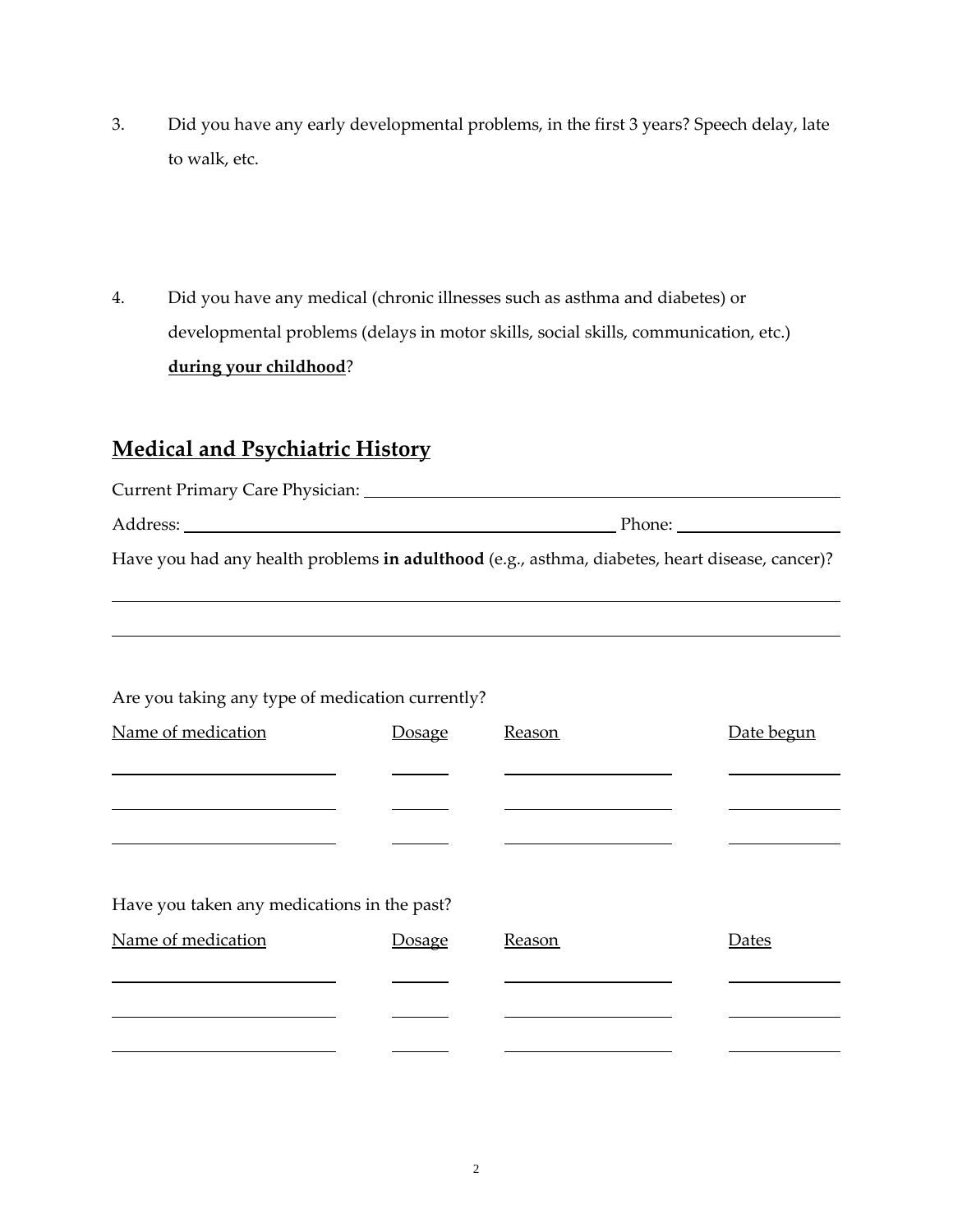Are you working with any health professionals **currently**, including therapists, psychologists, or psychiatrists?

| Provider | Phone | Date Begun | Reason for seeing them |
|----------|-------|------------|------------------------|
|          |       |            |                        |
|          |       |            |                        |
|          |       |            |                        |
|          |       |            |                        |

Have you worked with any health professionals **in the past**, including therapists, psychologists, or psychiatrists?

| Provider | Phone | Date Begun | Reason for seeing them |
|----------|-------|------------|------------------------|
|          |       |            |                        |
|          |       |            |                        |
|          |       |            |                        |

# **General Information**

|                                                            | You                   |                                                    | <b>Your Spouse/Partner</b> |  |  |
|------------------------------------------------------------|-----------------------|----------------------------------------------------|----------------------------|--|--|
| Name                                                       |                       |                                                    |                            |  |  |
| <b>Education</b> level                                     |                       |                                                    |                            |  |  |
| Occupation                                                 |                       |                                                    |                            |  |  |
| Age                                                        |                       |                                                    |                            |  |  |
| Religion                                                   |                       |                                                    |                            |  |  |
| Do you have any siblings?                                  | M / F<br>M / F<br>M/F | Full/Step/Half<br>Full/Step/Half<br>Full/Step/Half | $Age \_$                   |  |  |
| If you have children, please provide their names and ages: |                       |                                                    |                            |  |  |
|                                                            | M/F                   | Bio/Adopted/Step                                   |                            |  |  |
|                                                            | M/F                   | Bio/Adopted/Step                                   | Age                        |  |  |
|                                                            | M/F                   | Bio/Adopted/Step                                   |                            |  |  |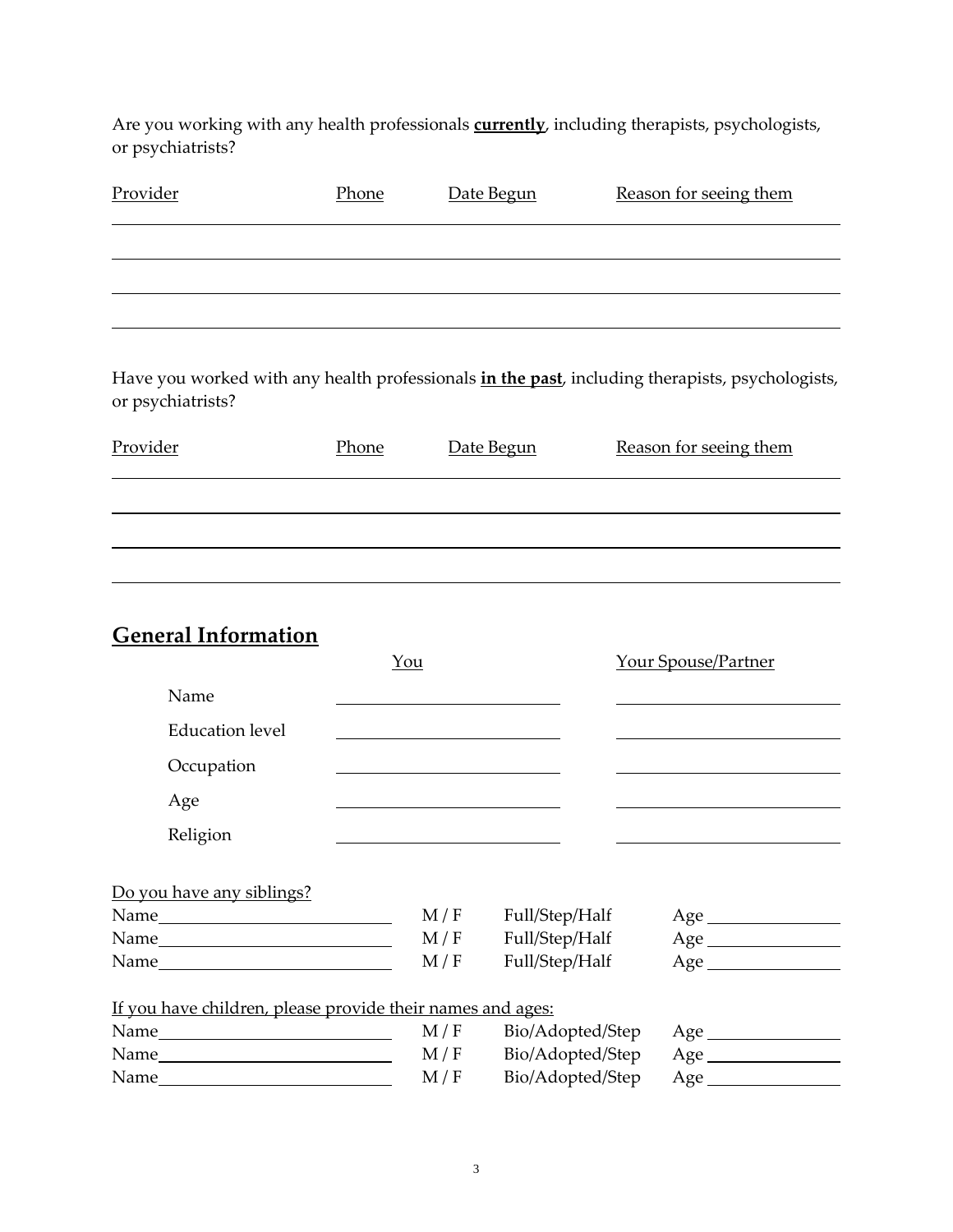### **School History**

Highest level of school completed:

Did you ever have extra help in school (K-12) or receive specialized education services?

Did you experience any of the following in your education history?

- ❑ IEP/504 plan
- ❑ Held back 1 or more grades
- ❑ Skipped 1 or more grades
- ❑ Learning problems
- ❑ Oppositional behavior
- ❑ Attention problems
- ❑ Hyperactivity problems
- ❑ Underachieving
- ❑ Difficulties with schoolwork/homework

#### **Family History**

Do any of your *biological* relatives have any of the following conditions? Please check all that apply, past or present.

|                                    | <b>MOTHER</b> | <b>FATHER</b> | MOTHER'S      | <b>FATHER'S</b> | <b>YOUR</b>     |
|------------------------------------|---------------|---------------|---------------|-----------------|-----------------|
|                                    |               |               | <b>FAMILY</b> | <b>FAMILY</b>   | <b>SIBLINGS</b> |
| Intellectual Disability (i.e., MR) |               |               |               |                 |                 |
| Epilepsy                           |               |               |               |                 |                 |
| Social Awkwardness or Autism       |               |               |               |                 |                 |
| Learning Problems                  |               |               |               |                 |                 |
| <b>Attention Problems</b>          |               |               |               |                 |                 |
| Hyperactivity                      |               |               |               |                 |                 |
| Problems with Anger                |               |               |               |                 |                 |
| Alcohol/Drug Abuse                 |               |               |               |                 |                 |
| Depression                         |               |               |               |                 |                 |
| Suicide Attempt                    |               |               |               |                 |                 |
| Anxiety                            |               |               |               |                 |                 |
| Obsessive-Compulsive Disorder      |               |               |               |                 |                 |
| <b>Bipolar Disorder</b>            |               |               |               |                 |                 |
| Schizophrenia                      |               |               |               |                 |                 |
| Psychosis                          |               |               |               |                 |                 |
| Criminal History                   |               |               |               |                 |                 |
| Psychiatric Hospitalization        |               |               |               |                 |                 |